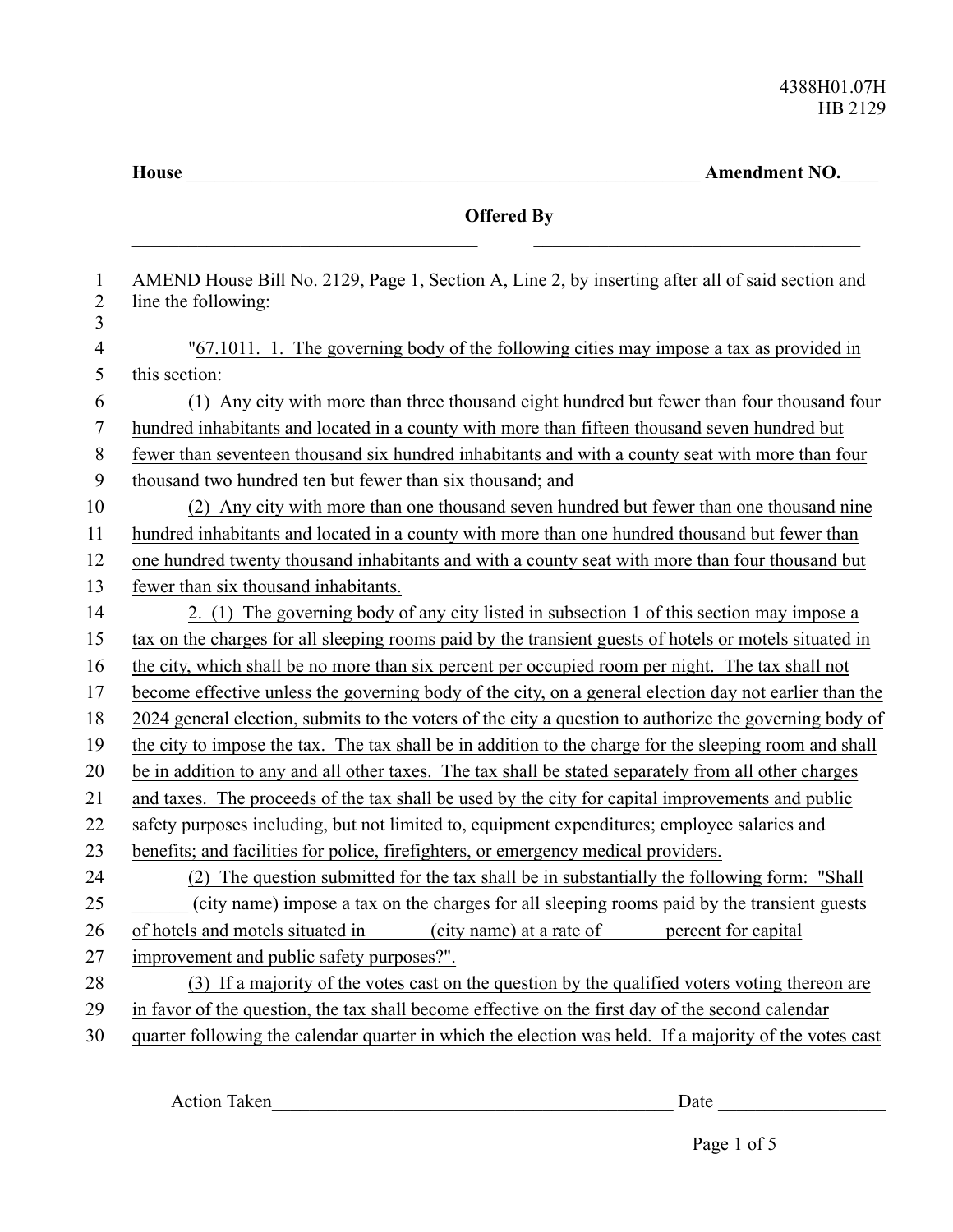| $\mathbf{1}$   | on the question by the qualified voters voting thereon are opposed to the question, the tax shall not    |
|----------------|----------------------------------------------------------------------------------------------------------|
| $\overline{2}$ | become effective unless and until the question is resubmitted under this section to the qualified        |
| 3              | voters and such question is approved by a majority of the qualified voters voting thereon.               |
| $\overline{4}$ | 3. The governing body of any city authorized to levy a tax under this section shall include              |
| 5              | information on the city's website on the tax rate and the purposes for which the tax is levied.          |
| 6              | 4. (1) A tax imposed under this section may be repealed by the qualified voters of the city              |
| 7              | as follows:                                                                                              |
| 8              | The governing body of any city that has adopted the tax authorized in this section may<br>(a)            |
| 9              | submit the question of repeal of the tax to the voters on any date available for elections for the city; |
| 10             | or                                                                                                       |
| 11             | (b) When the governing body of any city that has adopted the tax authorized in this section              |
| 12             | receives a petition, signed by ten percent of the registered voters of the city voting in the last       |
| 13             | gubernatorial election, calling for an election to repeal the tax imposed under this section, the        |
| 14             | governing body shall submit to the voters a proposal to repeal the tax on the next date available for    |
| 15             | elections for the city.                                                                                  |
| 16             | (2) The question of repeal submitted shall be in substantially the following form: "Shall                |
| 17             | (city name) repeal the tax imposed at a rate of<br>percent for capital improvement and                   |
| 18             | public safety purposes?".                                                                                |
| 19             | (3) If a majority of the votes cast on the question by the qualified voters voting thereon are           |
| 20             | in favor of repeal, that repeal shall become effective on December thirty-first of the calendar year in  |
| 21             | which such repeal is approved. If a majority of the votes cast on the question by the qualified voters   |
| 22             | voting thereon are opposed to the repeal, the tax shall remain effective until the question of repeal is |
| 23             | resubmitted under this section to the qualified voters of the city and the repeal is approved by a       |
| 24             | majority of the qualified voters voting on the question.                                                 |
| 25             | 5. As used in this section, "transient guests" means a person or persons who occupy a room               |
| 26             | or rooms in a hotel or motel for thirty-one days or less during any calendar quarter."; and              |
| 27             |                                                                                                          |
| 28             | Further amend said bill, Page 5, Section 67.1360, Line 133, by deleting the word "or"; and               |
| 29             |                                                                                                          |
| 30             | Further amend said bill, page, and section, Line 137, by deleting the period "." and inserting in lieu   |
| 31             | thereof a semicolon " $\cdot$ "; and                                                                     |
| 32             |                                                                                                          |
| 33             | Further amend said bill, page, and section, Line 137, by inserting after all of said line the following: |
| 34             |                                                                                                          |
| 35             | "(40) Any city with more than one thousand nine hundred but fewer than two thousand one                  |
| 36             | hundred fifty inhabitants and partially located in a county with more than eleven thousand but fewer     |
| 37             | than twelve thousand five hundred inhabitants and with a county seat with more than one hundred          |
| 38             | but fewer than five hundred inhabitants."; and                                                           |
| 39             |                                                                                                          |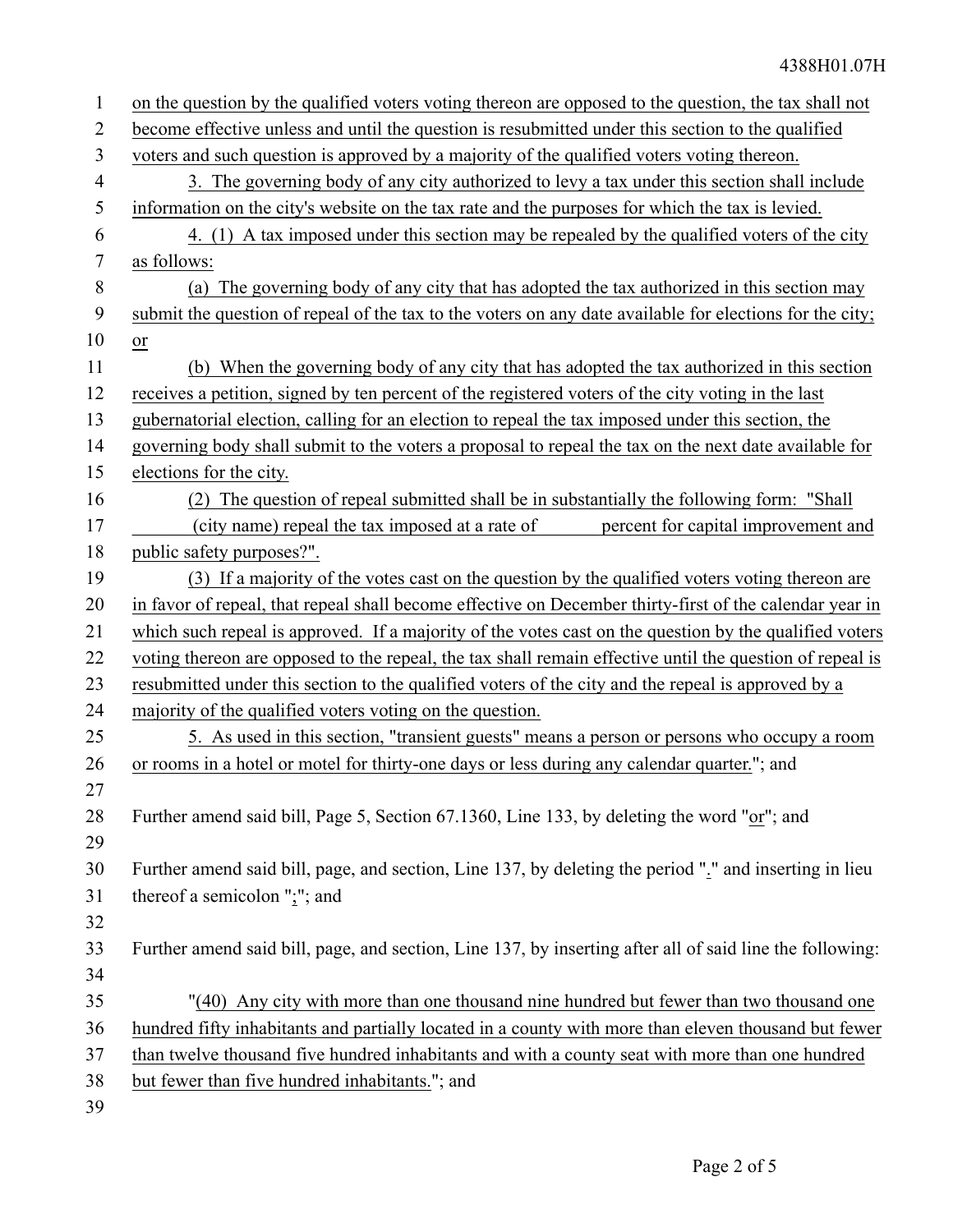Further amend said bill, page, and section, Line 150, by inserting after all of said section and line the following: 1 2

3

4

"94.838. 1. As used in this section, the following terms mean:

(1) "Food", all articles commonly used for food or drink, including alcoholic beverages, the provisions of chapter 311 notwithstanding; 5 6

(2) "Food establishment", any cafe, cafeteria, lunchroom, or restaurant which sells food at retail; 7 8

(3) "Municipality", any **[**village or fourth class city with more than two hundred but less than three hundred inhabitants and located in any county of the third classification with a township form of government and with more than twelve thousand five hundred but less than twelve thousand six hundred inhabitants**]** city with more than one hundred sixty-five but fewer than one hundred 9 10 11 12

eighty-five inhabitants and located in a county with more than eleven thousand but fewer than 13

twelve thousand five hundred inhabitants and with a county seat with more than four thousand but fewer than five thousand inhabitants; 14 15

- (4) "Transient guest", a person or persons who occupy a room or rooms in a hotel or motel for thirty-one days or less during any calendar quarter. 16 17
- 18

2. The governing body of any municipality may impose, by order or ordinance:

(1) A tax, not to exceed six percent per room per night, on the charges for all sleeping rooms paid by the transient guests of hotels or motels situated in the municipality or a portion thereof; and 19 20

(2) A tax, not to exceed **[**two**]** six percent, on the gross receipts derived from the retail sales of food by every person operating a food establishment in the municipality. 21 22

23

The taxes shall be imposed solely for **[**the purpose of funding the construction, maintenance, and operation of capital improvements**]** general revenue purposes. The order or ordinance shall not become effective unless the governing body of the municipality submits to the voters of the municipality at a state general or primary election a proposal to authorize the governing body of the municipality to impose taxes under this section. The taxes authorized in this section shall be in 24 25 26 27 28

- addition to the charge for the sleeping room, the retail sales of food at a food establishment, and all 29
- other taxes imposed by law, and shall be stated separately from all other charges and taxes. 30
- 3. The ballot of submission for the taxes authorized in this section shall be in substantially the following form: 31 32

Shall (insert the name of the municipality) impose a tax on the charges for all retail sales of food at a food establishment situated in (name of municipality) at a rate of  $\qquad$  (insert rate of percent) percent, and for all sleeping rooms paid by the transient guests of hotels and motels situated in (name of municipality) at a rate of  $(insert \ rate \ of \ percent) \ percent, \ solely \ for \ the$ purpose of [funding the construction, maintenance, and operation of capital improvements] increasing general revenue funds?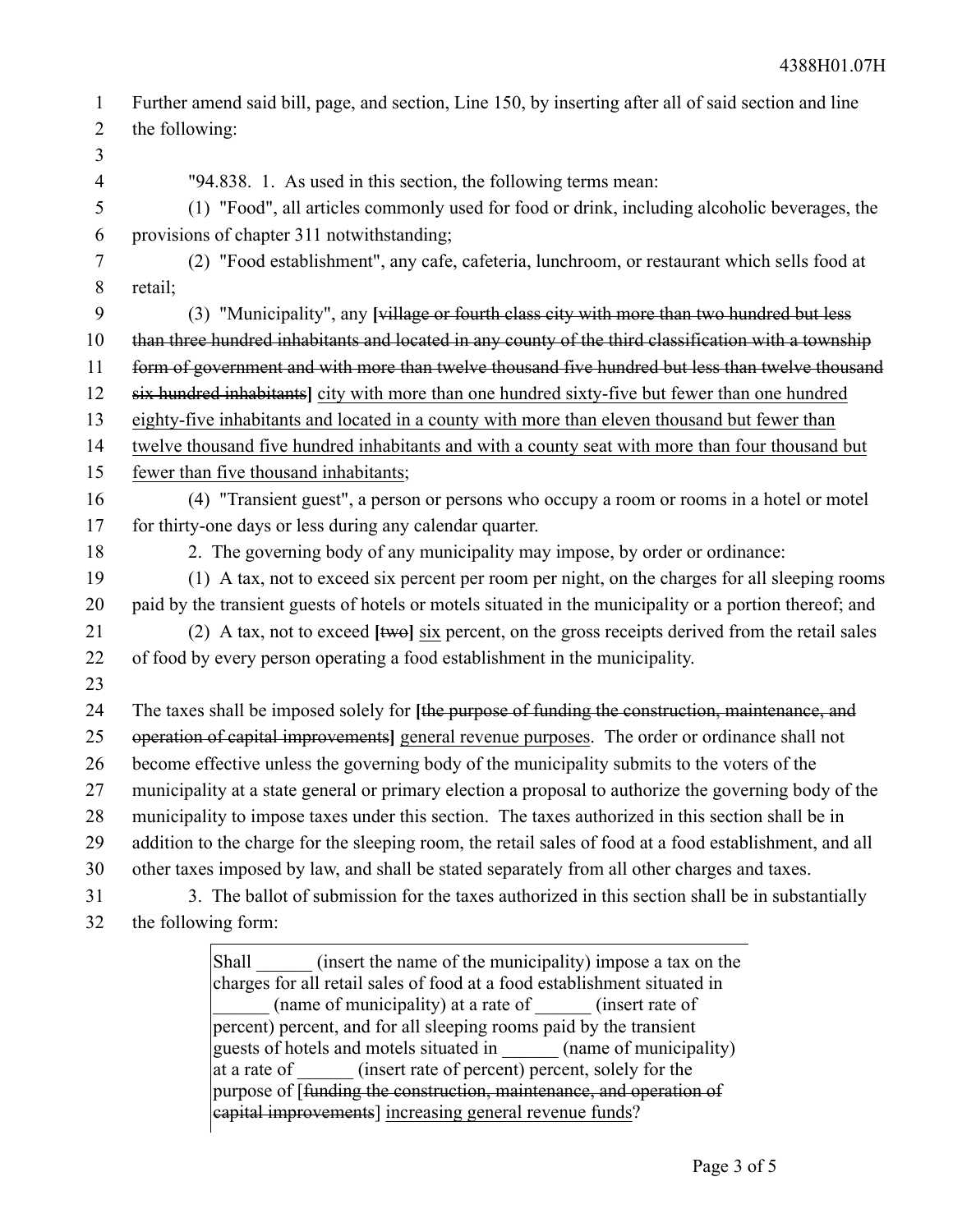If a majority of the votes cast on the question by the qualified voters voting thereon are in favor of 1

the question, then the taxes shall become effective on the first day of the second calendar quarter after the director of revenue receives notice of the adoption of the taxes. If a majority of the votes 2 3

cast on the question by the qualified voters voting thereon are opposed to the question, then the 4

taxes shall not become effective unless and until the question is resubmitted under this section to the 5

qualified voters and such question is approved by a majority of the qualified voters voting on the 6

question. 7

4. Any tax on the retail sales of food imposed under this section shall be administered, collected, enforced, and operated as required in section 32.087, and any transient guest tax imposed under this section shall be administered, collected, enforced, and operated by the municipality imposing the tax. All revenue generated by the tax shall be deposited in a special trust fund and shall be used solely for the designated purposes. If the tax is repealed, all funds remaining in the special trust fund shall continue to be used solely for the designated purposes. Any funds in the special trust fund which are not needed for current expenditures may be invested in the same manner as other funds are invested. Any interest and moneys earned on such investments shall be credited to the fund. 8 9 10 11 12 13 14 15 16

5. Once the initial bonds, if any, have been satisfied, then the governing body of any municipality that has adopted the taxes authorized in this section may submit the question of repeal of the taxes to the voters on any date available for elections for the municipality. The ballot of submission shall be in substantially the following form: 17 18 19 20

> Shall (insert the name of the municipality) repeal the taxes imposed at the rates of  $\qquad$  (insert rate of percent) and (insert rate of percent) percent for the purpose of [funding the construction, maintenance, and operation of capital improvements] increasing general revenue funds?

 $\square$  YES  $\square$  NO

If a majority of the votes cast on the proposal are in favor of repeal, that repeal shall become 21

effective on December thirty-first of the calendar year in which such repeal was approved. If a 22

majority of the votes cast on the question by the qualified voters voting thereon are opposed to the 23

repeal, then the tax authorized in this section shall remain effective until the question is resubmitted 24

under this section to the qualified voters, and the repeal is approved by a majority of the qualified 25

voters voting on the question. 26

6. Once the initial bonds, if any, have been satisfied, then, whenever the governing body of any municipality that has adopted the taxes authorized in this section receives a petition, signed by ten percent of the registered voters of the municipality voting in the last gubernatorial election, 27 28 29